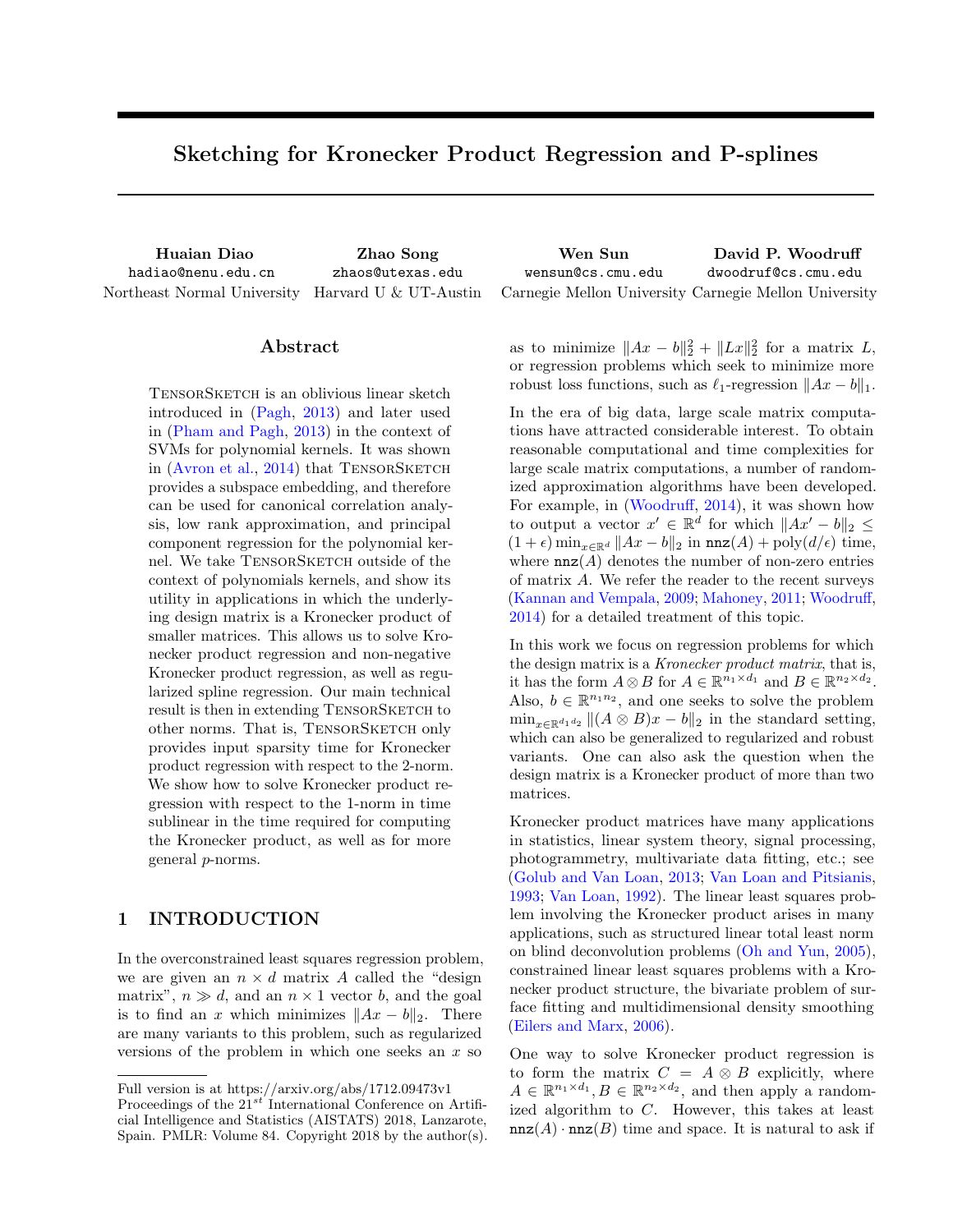it is possible to solve the Kronecker product regression problem in time faster than computing  $A \otimes B$ . This is in fact the case, as Fausett and Fulton [\(Fausett and Ful](#page-8-8)[ton,](#page-8-8) [1994\)](#page-8-8) show that one can solve Kronecker product regression in  $O(n_1d_1^2 + n_2d_2^2)$  time; indeed, the solution vector  $x = \text{vec}((B^{\perp})^{\top}D^{-1}\overline{A}^{\perp})$ , where  $D = \text{vec}(b)$  and  $vec(E)$  for a matrix  $E$  denotes the operation of stacking the columns of *E* into a single long vector. While such a computation does not involve computing  $A \otimes B$ , it is more expensive than what one would like.

A natural question is if one can approximately solve Kronecker product regression in  $nnz(A) + nnz(B)$  + poly $(d/\epsilon)$  time, which, up to the poly $(d/\epsilon)$  term, would match the description size of the input. Another natural question is Kronecker product regression with regularization. Such regression problems arise frequently in the context of splines [\(Eilers and Marx,](#page-8-7) [2006\)](#page-8-7). Finally, what about Kronecker product regression with other, more robust, norms such as the  $\ell_1\text{-norm?}$ 

## 1.1 Our Contributions

We first observe that the random linear map TensorSketch, introduced in the context of problems for the polynomial kernel by [Pagh](#page-8-0) [\(2013\)](#page-8-0), [Pham and](#page-8-1) [Pagh](#page-8-1) [\(2013\)](#page-8-1), is exactly suited for this task. Namely, in [\(Avron et al.,](#page-8-2) [2014\)](#page-8-2) it was shown that for a *d*dimensional subspace *C* of  $\mathbb{R}^n$ , represented as an  $n \times d$ matrix, there is a distribution on linear maps *S* with  $O(d^2/\epsilon^2)$  rows such that with constant probability, simultaneously for all  $x \in \mathbb{R}^d$ ,  $||SCx||_2 = (1 \pm \epsilon) ||Cx||_2$ . That is, *S* provides an *Oblivious Subspace Embedding (OSE)* for the column span of *C*. Further, it is known that if *b* is an *n*-dimensional vector, then one has that  $||S[C, b]x||_2 = (1 \pm \epsilon) ||[C, b]x||_2$  for all  $x \in \mathbb{R}^{d+1}$ . Consequently, to solve the regression problem  $\min_{x \in \mathbb{R}^d} ||Cx - b||_2$ , one can instead solve the much smaller problem  $\min_{x \in \mathbb{R}^d} \| SCx - Sb \|_2$ , and the solution x' to the latter problem will satisfy  $||Cx'-b||_2 \le$  $(1 + \epsilon) \min_{x \in \mathbb{R}^d} ||Cx - b||_2.$ 

Importantly, if  $n = n_1 \cdot n_1$  and there is a basis for the column span of *C* of the form  $A_1 \otimes A_1, A_2 \otimes A_2, \ldots, A_d \otimes$  $A_d$ , then given  $A_1, \ldots, A_d$ , it holds that *SC* can be computed in  $nnz(A)$  time, where *A* is the  $n_1 \times d$  matrix whose *i*-th column is  $A_i$ . Further, given a vector *b* with  $nnz(b)$  non-zero entries, one can compute *Sb* in  $nnz(b)$ time. Thus, one obtains a  $(1 + \epsilon)$ -approximate solution to the regression  $\min_{x \in \mathbb{R}^d} ||Cx - b||_2$  in  $\max(A) + \max(b) +$  $poly(d/\epsilon)$  time.

While not immediately useful for our problem, we show that via simple modifications, the claim about Tensor SKETCH above can be generalized to the case when there is a basis for the column span of *C* of the form  $A_i \otimes B_j$  for arbitrary vectors  $A_1, \ldots, A_{d_1} \in \mathbb{R}^{n_1}$  and vectors  $B_1, \ldots, B_{d_2} \in \mathbb{R}^{n_2}$ . That is, we observe that

in this case *SC* can be computed in  $nnz(A) + nnz(B)$ time, where *A* is the  $n_1 \times d_1$  matrix whose *i*-th column is  $A_i$ , and  $B$  is the  $n_2 \times d_2$  matrix whose *i*th column is  $B_i$ . In this case  $C = A \otimes B$ , which is exactly the case of Kronecker product regression. Using the above connection to regression, we obtain an algorithm for Kronecker product regression in  $nnz(A) + nnz(B) + nnz(b) + poly(d_1d_2/\epsilon)$  time. Using the fact that  $||SCx - Sb||_2 = (1 \pm \epsilon) ||Cx - b||_2$ for all *x*, we have in particular that this holds for all non-negative *x*, and so also obtain the same reduction in problem size for non-negative Kronecker product regression, which occurs often in image and text data; see e.g., [\(Chen and Plemmons,](#page-8-9) [2010\)](#page-8-9).

The above observation allows us to extend many existing variants of least squares regression to the case when *C* is a Kronecker product of two matrices. For example, the results in [\(Avron et al.,](#page-8-10) [2016\)](#page-8-10) for the ridge regression problem  $\min_{x \in \mathbb{R}^d} ||Ax - b||_2^2 + \lambda ||x||_2^2$  immediately hold when *C* is a Kronecker product matrix, since the conditions needed for the oblivious embedding in [\(Avron et al.,](#page-8-10) [2016\)](#page-8-10) come down to a subspace embedding and an approximate matrix product condition, both of which are known to hold for TensorS-KETCH [\(Avron et al.,](#page-8-2)  $2014$ ). More interestingly we are able to extend the results in [\(Avron et al.,](#page-8-10) [2016\)](#page-8-10) for Kronecker ridge regression to the case when the regularizer is a general matrix, namely, to the problem  $\min_{x \in \mathbb{R}^d} ||Ax - b||_2^2 + \lambda ||Lx||_2^2$ , where *L* is an arbitrary matrix. Such problems occur in the context of spline regression [\(Eilers and Marx,](#page-8-11) [1996,](#page-8-11) [2006;](#page-8-7) [Eilers et al.,](#page-8-12) [2015\)](#page-8-12). The number of rows of TENSORSKETCH depends on a generalized notion of statistical dimension depending on the generalized singular values  $\gamma_i$  of  $[A;L]$ , and may be much smaller than  $d_1$  or  $d_2$ . In [\(Avron et al.,](#page-8-10) [2016\)](#page-8-10), only results for *L* equal to the identity were obtained.

Finally, our main technical result is to extend our results to least absolute deviation Kronecker product regression  $\min_{x \in \mathbb{R}^d} ||Cx - b||_1$ , which, since it involves the 1-norm, is often considered more robust than least squares regression [\(Rousseeuw and Leroy,](#page-8-13) [2005\)](#page-8-13) and has been widely used in applications such as computer vision [\(Zheng et al.,](#page-9-3) [2012\)](#page-9-3). We in fact extend this to general *p*-norms but focus the discussion on  $p = 1$ . We give the first algorithms for this problem that are faster than computing  $C = A \otimes B$  explicitly, which would take at least  $nnz(A) \cdot nnz(B) \geq n_1 n_2$  time. Namely, and for simplicitly focusing on the case when  $n_1 = n_2$ , for which the goal is to do better than  $n_1^2$ time, we show how to output an  $x \in \mathbb{R}^{d_1 \times d_2}$  for which  $||Cx'-b||_1 \leq (1+\epsilon) \min_{x \in \mathbb{R}^{d_1 d_2}} ||Cx-b||_1$  in time  $n^{3/2}$  poly $(d_1 d_2/\epsilon)$ . While this is more expensive than solving Kronecker product least squares, the 1-norm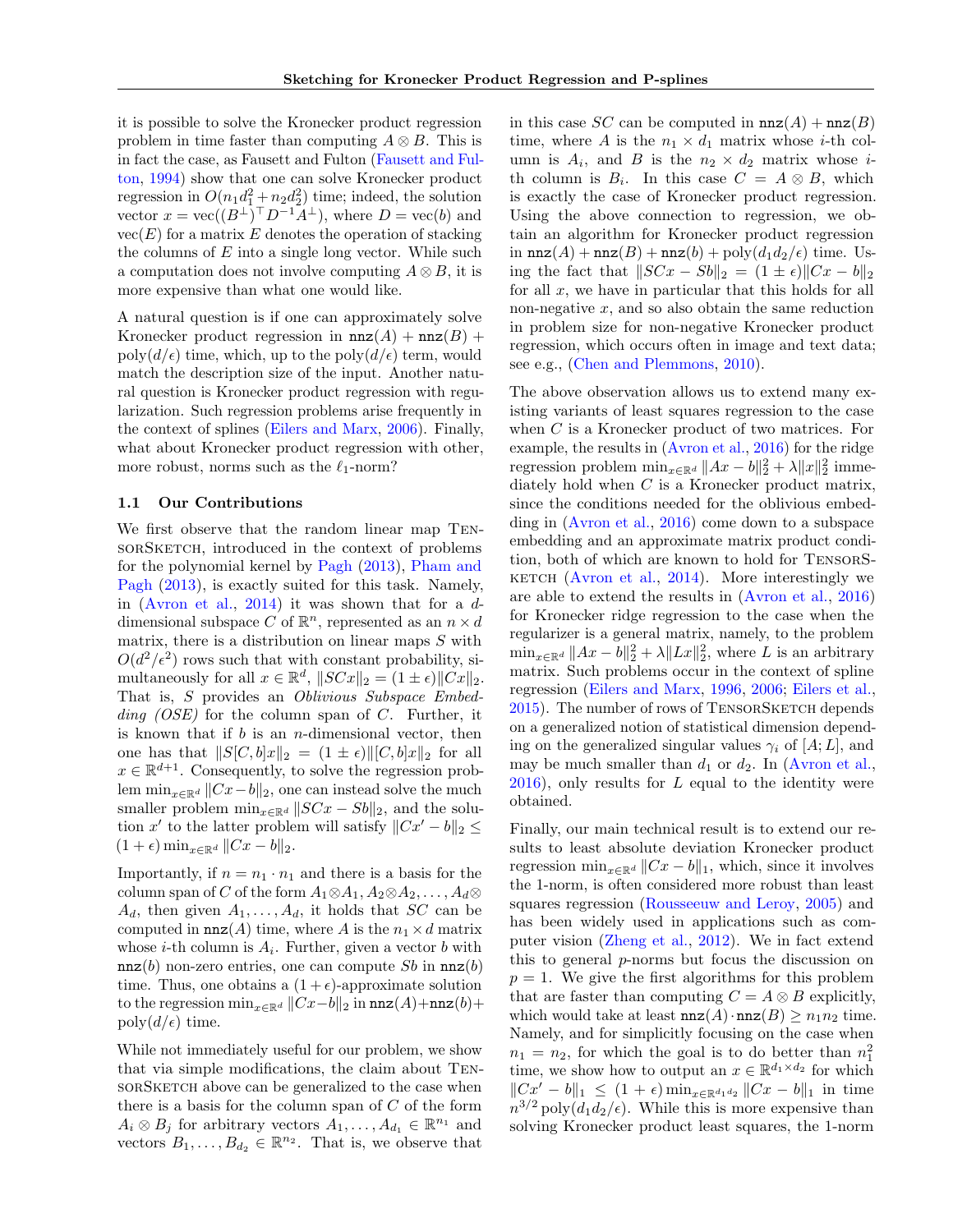may lead to significantly more robust solutions. From a technical perspective, TENSORSKETCH when applied to a vector actually destroys the 1-norm of a vector, preserving only its 2-norm, so new ideas are needed. We show how to use multiple TENSORSKETCH matrices to implicitly obtain very crude estimates to the so-called  $\ell_1$ -leverage scores of *C*, which can be interpreted as probabilities of sampling rows of *C* in order to obtain an  $\ell_1$ -subspace embedding of the column span of  $C$  (see, e.g., [\(Woodru](#page-9-0)ff, [2014\)](#page-9-0)). However, since  $C$ has  $n_1n_2$  rows, we cannot even afford to write down the  $\ell_1$ -leverage scores of *C*. We show how to implicitly represent such leverage scores and to sample from them without ever explicitly writing them down. Balancing the phases of our algorithm leads to our overall time.

#### 1.2 Notation

We consider Kronecker Product of  $q$  2-d matrices  $A_1 \otimes$  $A_2 \otimes \ldots \otimes A_q$ , where each  $A_i \in \mathbb{R}^{n_i \times d_i}$ . We denote  $\mathcal{A} = A_1 \otimes A_2 \otimes ... \otimes A_q, n = \prod_{i=1}^q n_i$ , and  $d = \prod_{i=1}^q d_i$ . We denote  $[n]$  as the set  $\{1, 2, 3, \cdots, n\}$ . The  $\ell_p$  norm for a vector  $x \in \mathbb{R}^d$  is defined as  $||x||_p = \left(\sum_{i=1}^d |x_i|^p\right)^{1/p}$ , where  $x_i$  stands for the *i*'th entry of the vector  $x$ . For any matrix  $M$ , we use  $M_{i,*}$  to represent the *i*'th row of *M* and  $M_{*,j}$  as the *j*'th column of *M*.

We define a *Well-Conditioned Basis* and *Statistical Dimension* as follow (similar definitions can be found in [Clarkson](#page-8-14) [\(2005\)](#page-8-14); [Dasgupta et al.](#page-8-15) [\(2009\)](#page-8-15); [Sohler and](#page-9-4) [Woodru](#page-9-4)ff [\(2011\)](#page-9-4); [Meng and Mahoney](#page-8-16) [\(2013\)](#page-8-16); [Song](#page-9-5) [et al.](#page-9-5) [\(2017a,](#page-9-5)[b\)](#page-9-6) and [Avron et al.](#page-8-10) [\(2016\)](#page-8-10)):

<span id="page-2-3"></span>Definition 1.1 (Well-Conditioned Basis). *Let A be an*  $n \times m$  *matrix with rank d, let*  $p \in [1, \infty)$ *, and let*  $\|\cdot\|_q$ *be the dual norm of*  $\|\cdot\|_p$ *, i.e.,*  $1/p + 1/q = 1$ *. Then an*  $n \times d$  *matrix U is an*  $(\alpha, \beta, p)$ *-well-conditioned basis for the column space of A, if the columns of U span the column space of A and* (1)  $||U||_p \leq \alpha$ *, and* (2) for  $all \ z \in \mathbb{R}^d$ ,  $||z||_q \leq \beta ||Uz||_p$ .

Consider the classic Ridge Regression:  $\min_x \|Ax ||b||_2^2 + \lambda ||x||_2^2$ . The *Statistical Dimension* is defined as: Definition 1.2 (Statistical Dimension). *Let A be an*  $n \times m$  *matrix with rank d and singular values*  $\sigma_i, i \in [d]$ . *For*  $\lambda \geq 0$ *, the statistical dimension*  $sd_{\lambda}(A)$  *is defined* as the quantity  $sd_{\lambda}(A) = \sum_{i \in [d]} 1/(1 + \lambda/\sigma_i^2)$ .

## <span id="page-2-1"></span>2 BACKGROUND:TENSORSKETCH

We briefly introduce TENSORSKETCH [\(Pagh,](#page-8-0) [2013;](#page-8-0) [Avron et al.,](#page-8-2) [2014\)](#page-8-2) and how to apply TENSORSKETCH to the Kronecker product of multiple matrices efficiently without explicitly computing the tensor product.<sup>[1](#page-2-0)</sup>

We want to find a oblivious subspace embedding *S* such that for any  $x \in \mathbb{R}^n$ , we have  $||S\mathcal{A}x||_2 =$ 

 $(1 \pm \epsilon)$   $\|\mathcal{A}x\|_2$ , where the notation  $a = (1 \pm \epsilon b)$  stands for  $(1 - \epsilon)b \le a \le (1 + \epsilon)b$ , for any  $a, b \in \mathbb{R}$ . Consider the  $(i_1, i_2, ..., i_q)$ 'th column of  $A$   $(i_j \in [d_j])$ :  $A_{1_{*,i_1}} \otimes A_{2_{*,i_2}} \otimes \cdots \otimes A_{q_{*,i_d}}$ . Assume the sketching target dimension is *m*. TensorSketch is defined using *q* 3-wise indepedent hash functions  $h_i : [n_i] \to [m]$ , and *q* 4-wise independent sign functions  $s_i : [n_i] \rightarrow \{-1, 1\},$  $\forall i \in [q]$ . Define hash function  $H : [n_1] \times [n_2] \times$  $\cdots \times [n_q] \to [m]$  as  $H(i_1, i_2, ..., i_q) = ((\sum_{k=1}^q h_k(i_k))$ mod *m*), and sign function  $S : [n_1] \times [n_2] \times \cdots \times [n_q] \rightarrow$  $\{-1, 1\}$  as  $S(i_1, i_2, ..., i_q) = \prod_{k=1}^q s_k(i_k)$ . Applying TENSORSKETCH to the Kronecker product of vectors  $A_{1_{*,i_1}},...,A_{q_{*,i_q}}$  is equivalent to applying COUNTS-к<br/>етсн [\(Charikar et al.,](#page-8-17) [2004\)](#page-8-17) defined with  $H$  and<br/>  ${\cal S}$  to the vector  $(A_{1_{*,i_1}} \otimes ... \otimes A_{q_{*,i_q}})$ . To apply TENSORS- $KETCH$  to  $A$ , we just need to apply  $\text{COUNTS}\xspace$ KETCH defined with *H* and *S* to the columns of *A* one by one.

Applying TENSORSKETCH to the Kronecker product of  $(A_{1_{*,i_1}},...,A_{q_{*,i_q}})$  naively would require at least  $O(n)$ time. [Pagh](#page-8-0)  $(2013)$  shows that one can apply TENSORS-KETCH to the Kronecker product of  $(A_{1_{*,i_1}},...,A_{q_{*,i_q}})$ without explicitly computing the Kronecker product of these vectors using the Fast Fourier Transformation. Particularly, [Pham and Pagh](#page-8-1) [\(2013\)](#page-8-1) show that one only needs  $O(\sum_{j=1}^q \max(A_{j*,i_j}) + qm \log(m))$  time to compute  $S(A_{1*,i_1} \otimes ... \otimes A_{q_*,i_q})$  where  $A_{i*,j}$  stands for the *j*'th column of  $A_i$ . As  $\mathcal A$  has *d* columns, comput- $\log SA$  takes  $O(d(\sum_{i=1}^q \text{nnz}(A_i)) + dqm \log(m))$  time, which is much smaller than  $O(\prod_{i=1}^{q} n_i)$ , which is the least amount of time one needs for explicitly computing *A*. In the rest of the paper, we assume that we compute  $S\mathcal{A}$  using the above efficient procedure without explicitly computing  $A_1 \otimes \ldots \otimes A_q$ .

# 3 TENSOR PRODUCT LEAST SQUARES REGRESSION

Consider the tensor product least squares regression problem  $\min_x ||Ax - b||_2$  where  $A \in \mathbb{R}^{n \times d}$  and  $b \in \mathbb{R}^n$ . Let  $S \in \mathbb{R}^{m \times n}$  be the matrix form of TENSORSKETCH of Section [2.](#page-2-1) We propose a TENSORSKETCH -type Algorithm [1](#page-3-0) for the tensor product regression problem. The following theorem shows that the solution obtained from Alg. [1](#page-3-0) is a good approximation of the optimal solution of the original tensor product regression.

Let us define OPT to be the optimal cost of the optimization problem, e.g.,  $\text{OPT} = \min_x ||Ax - b||_2$ . The following theorem shows that Alg. [1](#page-3-0) computes a good approximate solution.

<span id="page-2-2"></span>**Theorem 3.1.** (Tensor regression) Suppose  $\tilde{x}$  is the output of Algorithm [1](#page-3-0) with TENSORSKETCH  $S \in \mathbb{R}^{m \times n}$ , where  $m = 8(d_1d_2 \cdots d_q + 1)^2(2 + 3^q)/(\epsilon^2 \delta)$ . Then the following approximation  $||(A_1 \otimes A_2 \otimes \cdots \otimes A_q)\widetilde{x}-b||_2 \le$  $(1 + \epsilon)$  OPT, holds with probability at least  $1 - \delta$ .

<span id="page-2-0"></span><sup>&</sup>lt;sup>1</sup>We refer readers to  $(Avron et al., 2014)$  $(Avron et al., 2014)$  $(Avron et al., 2014)$  for more details about TENSORSKETCH.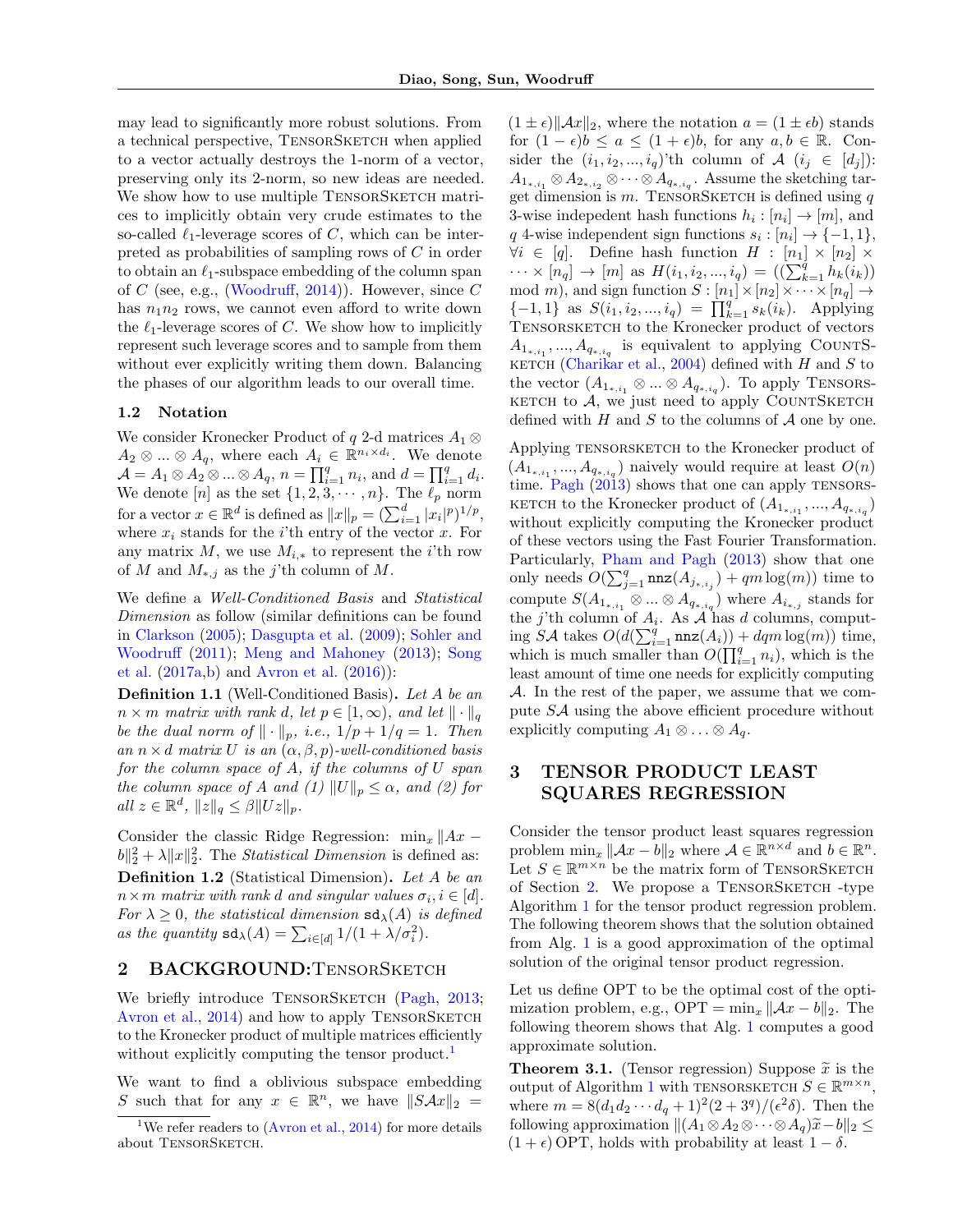<span id="page-3-0"></span>Algorithm 1 Tensor product regression

1: **procedure**  $T$ REGRESSION $(A, b, \epsilon, \delta)$ 2:  $m \leftarrow (d_1 d_2 \cdots d_q + 1)^2 (2 + 3^q) / (\epsilon^2 \delta)$ <br>3: Choose S to be an  $m \times (n_1 n_2 \cdots n_n)$ Choose *S* to be an  $m \times (n_1 n_2 \cdots n_q)$  TENSORS-KETCH matrix

- 
- 4: Compute  $S(A_1 \otimes A_2 \otimes \cdots \otimes A_q)$  and *Sb*<br>5:  $\widetilde{x} \leftarrow \min_x ||S(A_1 \otimes A_2 \otimes \cdots \otimes A_q)x Sb$ 5:  $\tilde{x} \leftarrow \min_x ||S(A_1 \otimes A_2 \otimes \cdots \otimes A_q)x - Sb||_2$ <br>6: **return**  $\tilde{x}$
- return  $\widetilde{x}$
- 7: end procedure

The proof of Theorem [3.1](#page-2-2) can be found in Appendix [C.1.](#page-0-0) Theorem [3.1](#page-2-2) shows that we can achieve an  $\epsilon$ -close solution by solving a much smaller regression problem with a number of samples of order  $O(poly(d/\epsilon))$ , which is independent of the large dimension *n*. Using the technique we introduced in Sec. [2,](#page-2-1) we can also compute *SA* without explicitly computing the tensor product.

We can extend Theorem [3.1](#page-2-2) to the nonnegative tensor product regression problem  $\min_{x>0} ||(A_1 \otimes A_2 \otimes$  $\cdots \otimes A_q)x - b\|_2$ , where  $A_i \in \mathbb{R}^{n_i \times d_i}$ ,  $\overline{i} = 1, \ldots, q$  and  $b \in \mathbb{R}^{n_1 n_2 \cdots n_q}$ . Suppose *x* is the optimal solution. Similarly, let  $S \in \mathbb{R}^{m \times (n_1 n_2 \cdots n_q)}$  be the matrix form of TENSORSKETCH of Section [2.](#page-2-1) If  $\tilde{x}$  is the optimal solution to  $\min_{x>0} ||S(A_1 \otimes A_2 \otimes \cdots \otimes A_q)x - Sb||_2$ , we have the following:

<span id="page-3-1"></span>Corollary 3.2. (Sketch for tensor nonnegative regression) Suppose  $\tilde{x} = \min_{x>0} ||S Ax - Sb||_2$  with TEN-SORSKETCH  $S \in \mathbb{R}^{m \times n}$ , where  $m = 8(d_1d_2 \cdots d_q +$  $1)^2(2 + 3^q)/(\epsilon^2\delta)$ . Then the following approximation  $||(A_1 \otimes A_2 \otimes \cdots \otimes A_q)\tilde{x} - b||_2 \leq (1 + \epsilon) \text{OPT}$ holds with probability at least  $1 - \delta$ , where OPT =  $\min_{x>0}$   $\|(A_1 \otimes A_2 \otimes \cdots \otimes A_q)x - b\|_2.$ 

The proof of Corollary [3.2](#page-3-1) can be found in Appendix [C.1.](#page-0-0)

## 4 P-SPLINES

B-splines are local basis functions, consisting of low degree (e.g., quadratic, cubic) polynomial segments. The positions where the segments join are called the knots. B-splines have local support and are thus suitable for smoothing and interpolating data with complex patterns. Unfortunately, control over smoothness is limited: one can only change the number and positions of the knots. If there are no reasons to assume that smoothness is non-uniform, the knots will be equally spaced and the only tuning parameter is their (discrete) number. In contrast P-spline [\(Eilers and Marx,](#page-8-11) [1996\)](#page-8-11) equally spaces B-splines, discards the derivative completely, and controls smoothness by regularizing the sum of squares of differences of coefficients. Specifically Eilers and Marx [Eilers and Marx](#page-8-11) [\(1996\)](#page-8-11) proposed the P-spline recipe: (1) use a (quadratic or cubic) B-spline

basis with a large number of knots, say 10-50; (2) introduce a penalty on (second or third order) differences of the B-spline coefficients;  $(3)$  minimize the resulting penalized likelihood function; (4) tune smoothness with the weight of the penalty, using cross-validation or AIC to determine the optimal weight.

We give a brief overview of B-Splines and P-Splines below. Let *b* and *u*, each vectors of length *n*, represent the observed and explanatory variables, respectively. Once a set of knots is chosen, the B-spline basis *A* follows from *u*. If there are *d* basis functions then *A* is  $n \times d$ . In the case of normally distributed observations the model is  $b = Ax + e$ , with independent errors *e*. In the case of B-spline regression the sum of squares of residuals  $||b - Ax||_2$  is minimized and the normal equations  $A^T A \hat{x} = A^T b$  are obtained; the explicit solution  $\hat{x} = (A^{\top}A)^{-1}A^{\top}b$  results. The P-spline approach minimizes the penalized least-squares function

<span id="page-3-2"></span>
$$
||b - Ax||_2^2 + \lambda ||Lx||_2^2, \tag{1}
$$

where  $L \in \mathbb{R}^{p \times n}$  is a matrix that forms differences of order  $\ell$ , i.e.,  $L_{\ell}x = \Delta^{\ell}x$ . Examples of this matrix, for  $\ell = 1$  and  $\ell = 2$  are :

$$
L_1 = \begin{bmatrix} -1 & 1 & 0 & 0 \\ 0 & -1 & 1 & 0 \\ 0 & 0 & -1 & 1 \end{bmatrix}, L_2 = \begin{bmatrix} 1 & -2 & 1 & 0 & 0 \\ 0 & 1 & -2 & 1 & 0 \\ 0 & 0 & 1 & -2 & 1 \end{bmatrix}.
$$

The parameter  $\lambda$  determines the influence of the penalty. If  $\lambda$  is zero, we are back to B-spline regression; increasing  $\lambda$  makes  $\hat{x}$ , and hence  $\hat{b} = A\hat{x}$ , smoother.

Let  $x^*$  denote  $\operatorname{argmin}_{x \in \mathbb{R}^d} \|Ax - b\|_2^2 + \lambda \|Lx\|_2^2$ , and OPT denote  $||Ax^* - b||_2^2 + \lambda ||Lx^*||_2^2$ . In general  $x^* = (A^{\top}A +$  $\lambda L^{\top}L$ <sup>-1</sup> $A^{\top}b = A^{\top}(AA^{\top} + \lambda LL^{\top})^{-1}b$ , so  $x^*$  can be found in  $O(\mathtt{nnz}(A)\min(n,d))$  time using an iterative method (e.g., LSQR). Our first goal in this section is to design faster algorithms that find an approximate  $\tilde{x}$ in the following sense:

<span id="page-3-3"></span>
$$
||A\widetilde{x} - b||_2^2 + \lambda ||L\widetilde{x}||_2^2 \le (1 + \epsilon) \text{ OPT}.
$$
 (2)

#### 4.1 Sketching for P-Spline

We first introduce a new definition of *Statistical Dimension* that extends the statistical dimension defined for Ridge Regression (i.e., *L* is an identity matrix in Eq. [1\)](#page-3-2) [\(Avron et al.,](#page-8-10) [2016\)](#page-8-10) to P-Spline regression.

The problem [\(1\)](#page-3-2) can also be analyzed by generalized singular value decomposition (GSVD) [Golub and](#page-8-5) [Van Loan](#page-8-5) [\(2013\)](#page-8-5). For matrices  $A \in \mathbb{R}^{n \times d}$  and  $L \in \mathbb{R}^{p \times d}$  with rank $(L) = p$  and rank  $\left( \begin{bmatrix} A \\ L \end{bmatrix} \right) = d$ , the GSVD of  $(A, L)$  is given by the pair of factorizations  $A = U \begin{bmatrix} \Sigma & 0_{p \times (n-p)} \\ 0 & I \end{bmatrix}$  $0_{(n-p)\times p}$  *I*<sub>d-p</sub> 1  $RQ^{\dagger}$  and  $L=$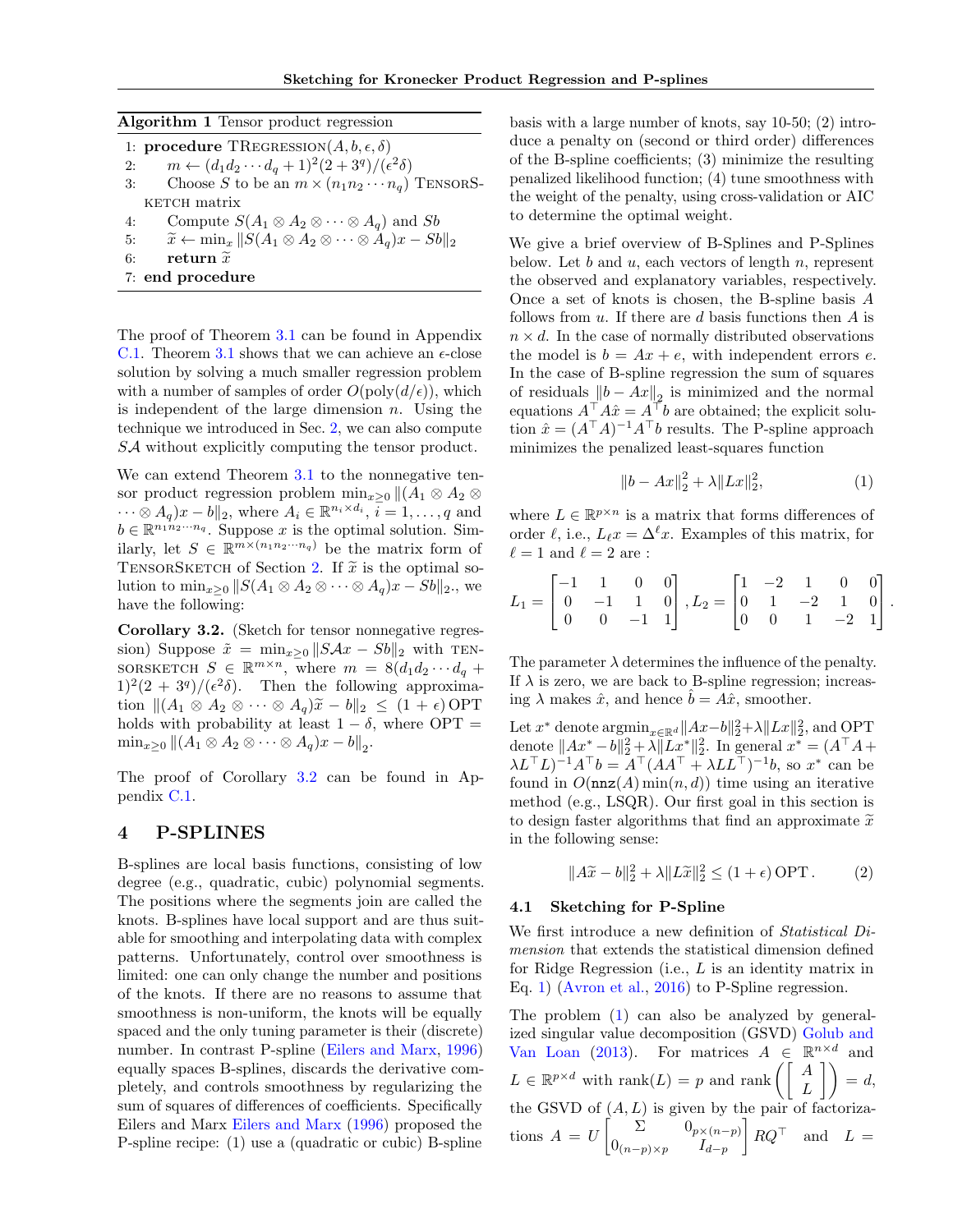$V\left[\Omega \quad 0_{p\times(n-p)}\right]RQ^{\top},$  where  $U \in \mathbb{R}^{m\times n}$  has orthonormal columns,  $V \in \mathbb{R}^{p \times p}$ ,  $Q \in \mathbb{R}^{d \times d}$  are orthogonal,  $R \in \mathbb{R}^{d \times d}$  $\mathbb{R}^{d \times d}$  is upper triangular and nonsingular, and  $\Sigma$  and  $\Omega$  are  $p \times p$  diagonal matrices:  $\Sigma = \text{diag}(\sigma_1, \sigma_2, \ldots, \sigma_p)$ and  $\Omega = \text{diag}(\mu_1, \mu_2, \dots, \mu_p)$  with  $0 \leq \sigma_1 \leq \sigma_2 \leq \dots \leq \sigma_p$  $\sigma_p < 1$  and  $1 \geq \mu_1 \geq \mu_2 \geq \ldots \geq \mu_p > 0$ , satisfying  $\Sigma^{\top} \Sigma + \Omega^{\top} \Omega = I_p$ . The *generalized singular values*  $\gamma_i$ of  $(A, L)$  are defined by the ratios  $\gamma_i = \sigma_i / \mu_i$   $(i = [p])$ .

In this section we design an algorithm that is aimed at the case when  $n \gg d$ . The general strategy is to design a distribution on matrices of size *m*-by-*n* (*m* is a parameter), sample an *S* from that distribution, and solve  $\widetilde{x} \equiv \operatorname{argmin}_{x \in \mathbb{R}^d} \|S(Ax - b)\|_2^2 + \lambda \|Lx\|_2^2$ .

The following lemma defines conditions on the distribution of *S* that guarantees Eq. [\(2\)](#page-3-3) holds with constant probability (which can be boosted to high probability by repetition and taking the minimum objective).

<span id="page-4-0"></span>**Lemma 4.1.** Let  $x^* \in \mathbb{R}^d$ ,  $A \in \mathbb{R}^{n \times d}$  and  $b \in \mathbb{R}^n$  as *above.* Let  $U_1 \in \mathbb{R}^{n \times d}$  denote the first *n* rows of an *orthogonal basis for*  $\left[\frac{A}{\sqrt{\lambda}}\right]$  $\lambda L$  $\Big] \in \mathbb{R}^{(n+p)\times d}$ *. Let sketching*  $matrix S \in \mathbb{R}^{m \times n}$  *have a distribution such that with constant probability*

(I) 
$$
||U_1^\top S^\top SU_1 - U_1^\top U_1||_2 \leq 1/4
$$
,

*and*

(II) 
$$
||U_1^\top (S^\top S - I)(b - Ax^*)||_2 \leq \sqrt{\epsilon \text{OPT}/2}.
$$

Let  $\widetilde{x}$  denote  $\operatorname{argmin}_{x \in \mathbb{R}^d} ||S(Ax - b)||_2^2 + \lambda ||Lx||_2^2$ . Then *with probability at least* 9*/*10*,*

$$
||A\widetilde{x} - b||_2^2 + \lambda ||L\widetilde{x}||_2^2 \le (1 + \epsilon) \text{ OPT}.
$$

Define the *statistical dimension* for P-Splines as follows:

Definition 4.2 (Statistical Dimension for P-Splines). *For S-Spline in Eq.* [\(1\)](#page-3-2)*, the statistical dimension is*  $defined \text{ as } sd_{\lambda}(A, L) = \sum_{i} 1/(1 + \lambda/\gamma_i^2) + d - p.$ 

The following theorem shows that there is a sparse subspace embedding matrix  $S \in \mathbb{R}^{m \times n}$  (e.g., COUNTS-KETCH), with  $m \geq K(\text{sd}_{\lambda}(A, L)/\epsilon + \text{sd}_{\lambda}(A, L)^2)$ , that satisfies Property (I) and (II) of Lemma [4.1,](#page-4-0) and hence achieves an  $\epsilon$ -approximation solution to problem [1:](#page-3-2)

<span id="page-4-2"></span>Theorem 4.3. (P-Spline regression) There is a constant  $K > 0$  such that for  $m \geq K(\epsilon^{-1} \text{sd}_{\lambda}(A, L)) +$  $sd_{\lambda}(A, L)^2$  and  $S \in \mathbb{R}^{m \times n}$  a sparse embedding matrix (e.g., COUNTSKETCH) with *SA* computable in  $O(\mathtt{nnz}(A))$  time, Property (I) and (II) of Lemma [4.1](#page-4-0) apply, and with constant probability the correspond- $\lim_{x \to \infty} \tilde{x} = \operatorname{argmin}_{x \in \mathbb{R}^d} \|S(Ax - b)\|_2 + \lambda \|Lx\|_2^2$  is an  $\epsilon$ approximate solution to  $\min_{x \in \mathbb{R}^d} ||b - Ax||_2^2 + \lambda ||Lx||_2^2$ .

Note  $sd_{\lambda}(A, L)$  is upper bounded by d. The above theorem shows that the statistical dimension allows us to

<span id="page-4-1"></span>Algorithm 2 P-Spline Tensor product regression

1: **procedure**  $\text{PTREGRESSION}(A, b, K, L, \epsilon, \delta)$ 2:  $m \leftarrow K(\epsilon^{-1} \operatorname{sd}_{\lambda}(A, L) + \operatorname{sd}_{\lambda}(A, L)^{2})$ <br>3: Choose S to be a  $m \times n$  TENSORSKET 3: Choose *S* to be a  $m \times n$  TENSORSKETCH matrix<br>4: Compute  $S(A_1 \otimes A_2 \otimes \cdots \otimes A_n)$  and *Sb* 4: Compute  $S(A_1 \otimes A_2 \otimes \cdots \otimes A_q)$  and *Sb*<br>5:  $\widetilde{x} = \operatorname{argmin}_{x \in \mathbb{R}^d} ||S(Ax - b)||_2^2 + \lambda ||Lx||_2^2$ . 5:  $\widetilde{x} = \operatorname*{argmin}_{x \in \mathbb{R}^d} \|S(Ax - b)\|_2^2 + \lambda \|Lx\|_2^2.$ 

6: return  $\widetilde{x}$ 

7: end procedure

design smaller sketch matrices whose size only depends on  $O(\text{poly}(\text{sd}_{\lambda}(A, L)/\epsilon))$  instead of  $O(\text{poly}(d/\epsilon))$ , without sacrificing the approximation accuracy.

### 4.2 Tensor Sketching for Multi-Dimensional P-Spline

Tensor products allow a natural extension of onedimensional P-spline smoothing to multi-dimensional P-Spline. We focus on 2-dimensional P-Spline but our results can be generalized to the multi-dimensional setting. Assume that in addition to *u* we have a second explanatory variable *v*. We have data triples  $(u_i, v_j, b_{(i-1)\cdot n_2 + j})$  for  $i = 1, \ldots, n_1$  and  $j = 1, \ldots, n_2$ . We seek a smooth surface  $f(u, v)$  which gives a good approximation to the response *b*. Let  $A_1$ ,  $n \times d_1$ , be a B-spline basis along *u*, and  $A_2$ ,  $n \times d_2$ , be a B-spline basis along *v*. We form the tensor product basis as  $A_1 \otimes A_2$ . When  $n_1$  and  $n_2$  are large, we do not compute  $A_1 \otimes A_2$ . We apply TENSORSKETCH here to avoid explicitly forming  $A_1 \otimes A_2$  to speed up computation.

Let  $X = [x_{kl}]$  be a  $d_1 \times d_2$  matrix of coefficients. Then, for given  $X$ , the value fit at  $(u, v)$  is  $f(u, v) = \sum_{k} \sum_{l} A_{2,k}(v) A_{1,l}(u) x_{kl}$ and so *X* may be chosen using least squares by minimizing  $\sum_{i,j} [b_{(i-1)\cdot n_2+j} - f(u_i, v_i)]^2 =$  $\sum_{i} \left[ b_{(i-1)\cdot n_2+j} - \sum_{k} \sum_{l} A_{2,k}(v_i) A_{1,l}(u_i) x_{kl} \right]^2$ . Using Kronecker product, the above minimization can be written in the form  $\min \|b - \mathcal{A}x\|_2$ , where  $\mathcal{A} = A_1 \otimes A_2$  $\mathbb{R}^{n_1 n_2 \times d_1 d_2}$  and  $x = \text{vec}(X)$ . Again the P-spline approach minimizes the penalized least-squares function  $||b - (A_1 \otimes A_2)x||_2^2 + \lambda ||Lx||_2^2$ . Consider the tensor pspline regression problem  $\min_x ||(A_1 \otimes A_2 \otimes \cdots \otimes A_q)x ||b||_2^2 + \lambda ||Lx||_2^2$ , where  $L \in \mathbb{R}^{p \times n}$ ,  $A_i \in \mathbb{R}^{n_i \times d_i}$ ,  $i =$ 1,...,q and  $b \in \mathbb{R}^n$ . Let  $S \in \mathbb{R}^{m \times n}$  be the matrix form of TENSORSKETCH of Section [2.](#page-2-1) Algorithm [2](#page-4-1) summarizes the procedure for efficiently solving multidimensional P-Spline.

Let  $\mathcal{A} = A_1 \otimes A_2 \otimes \cdots \otimes A_q$ . Replacing the matrix *A* in Theorem  $4.3$  with  $A$ , we have the following corollary for multi-dimensional P-Spline:

Corollary 4.4 (P-Spline tensor regression). *Suppose*  $\lambda \leq \sigma_1^2/\epsilon$ . There is a constant  $K > 0$  such that for  $m > K(\epsilon^{-1} \operatorname{sd}_{\lambda}(A, L) + \operatorname{sd}_{\lambda}(A, L)^2)$  *and*  $S \in \mathbb{R}^{m \times n}$ *a* TensorSketch *matrix with SA computable in*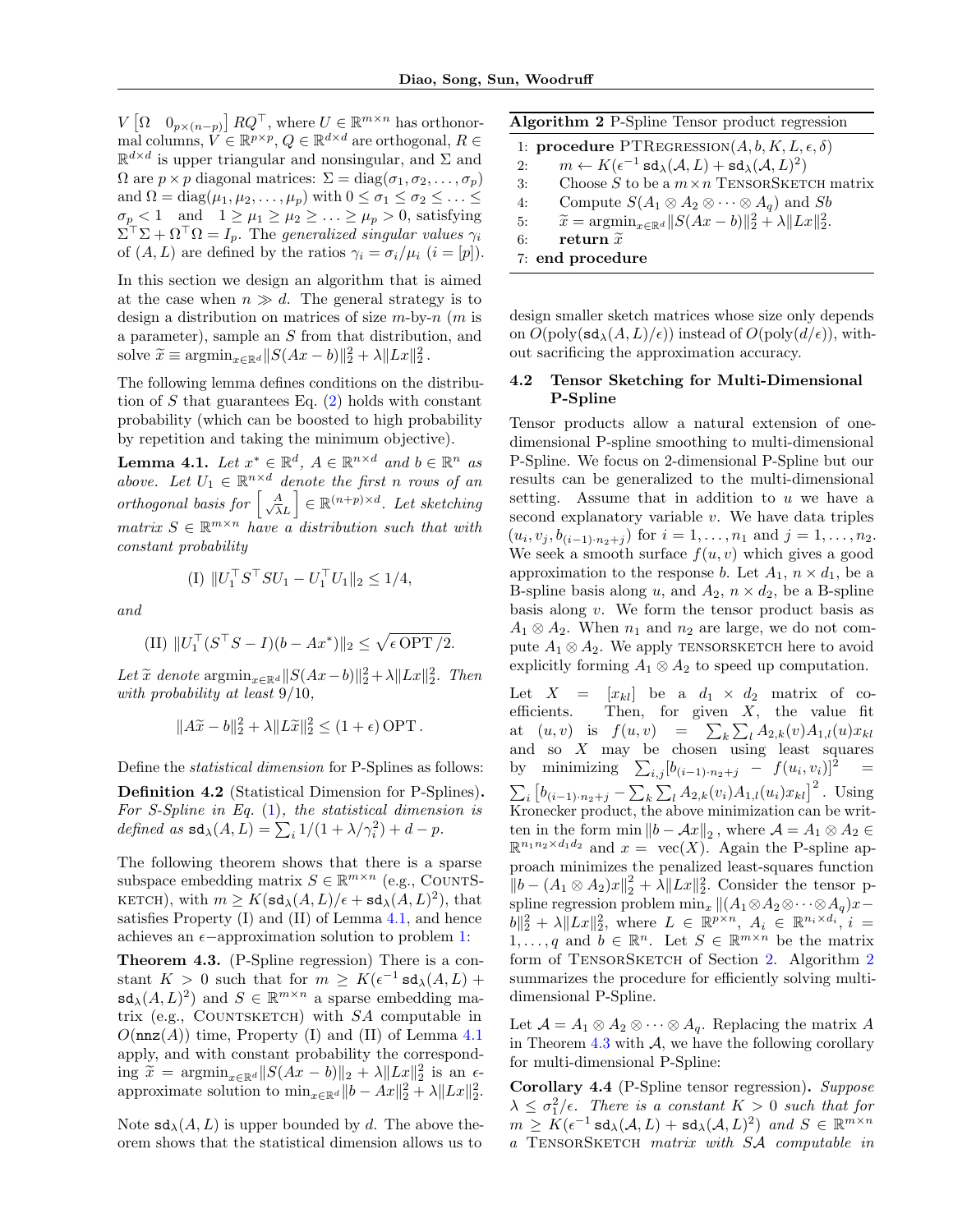*O*(nnz(*A*)) *time, Property (I) and Property (II) of Lemma [4.1](#page-4-0) apply, and with constant probability the corresponding*  $\widetilde{x} = \operatorname{argmin}_{x \in \mathbb{R}^d} ||S(\mathcal{A}x - b)||_2 + \lambda ||Lx||_2^2$  *is an*<br>*i Au*<sup>112</sup>  $\leq$  1.14  $L$ <sup>112</sup>  $\epsilon$ -approximate solution to  $\min_{x \in \mathbb{R}^d} ||b - Ax||_2^2 + \lambda ||Lx||_2^2$ .

# 5 TENSOR PRODUCT ABSOLUTE DEVIATION REGRESSION

We extend our previous results for the  $\ell_2$  norm (i.e., least squares regression) to general  $\ell_p$  norms, with a focus on  $p = 1$  (i.e., absolute deviation regression). Specifically we consider  $\min_x ||Ax - b||_p$ , where  $\mathcal{A} =$  $A_1 \otimes A_2 \otimes \cdots \otimes A_q$ . We will show in this section that with probability at least  $2/3$ , we can quickly find an  $\tilde{x}$ for which  $\|\mathcal{A}\tilde{x} - b\|_1 \leq (1 + \epsilon) \min_x \|\mathcal{A}x - b\|_1$ .

As in [Clarkson and Woodru](#page-8-18)ff  $(2013)$ , for each *i*, in  $O(\mathtt{nnz}(A_i)\log(d_i)) + O(r_i^3)$  time we can replace the input matrix  $A_i \in \mathbb{R}^{n_i \times d_i}$  with a new matrix with the same column space of  $A_i$  and full column rank. We therefore assume *A* has full rank in what follows.

Suppose  $S$  is the TENSORSKETCH matrix defined in Section [2.](#page-2-1) Let  $w_i \in \mathbb{N}$  and assume  $w_i \mid n_i$ . Split  $A_i$ into  $n_i/w_i$  matrices  $A_1^{(i)}, \ldots, A_{n_i/w_i}^{(i)}$ , each  $w_i \times d_i$ , so that  $A_j^{(i)}$  is the submatrix of  $A_i$  indexed by the *j*-th block of  $w_i$  rows. Note  $A$  can be written as:

$$
\begin{bmatrix}\nA_1^{(1)} \otimes A_1^{(2)} \otimes \cdots \otimes A_1^{(q-1)} \otimes A_1^{(q)} \\
A_1^{(1)} \otimes A_1^{(2)} \otimes \cdots \otimes A_1^{(q-1)} \otimes A_2^{(q)} \\
\vdots \\
A_{n_1/w_1}^{(1)} \otimes A_{n_2/w_2}^{(2)} \otimes \cdots \otimes A_{n_{q-1}/w_{q-1}}^{(q-1)} \otimes A_{n_q/w_q}^{(q)}.\n\end{bmatrix}.
$$

For each  $A_{i_1}^{(1)} \otimes A_{i_2}^{(2)} \otimes \cdots \otimes A_{i_q}^{(q)}$ , we can use the TEN- $SORSKEYCH$  matrix  $S_{i_1i_2...i_q} \in \mathbb{R}^{m \times \prod_{i=1}^q w_i}$ , where we set  $m \geq 100 \prod_{i=1}^{q} d_i^2 (2 + 3^q)/\epsilon^2$ , such that with proba- $\text{bility at least .99, } \|S_{i_1 i_2 \ldots i_q} A_{i_1}^{(1)} \otimes A_{i_2}^{(2)} \otimes \cdots \otimes A_{i_q}^{(q)} x\|_2 =$  $(1 \pm \epsilon) \| A_{i_1}^{(1)} \otimes A_{i_2}^{(2)} \otimes \cdots \otimes A_{i_q}^{(q)} x \|_2$  simultaneously for all  $x \in \mathbb{R}^d$  as  $S_{i_1 i_2 \ldots i_q}$  is an oblivious subspace embedding (Lemma. [B.3\)](#page-0-1) . Now we use Algorithm 4 from [\(Liang et al.,](#page-8-19) [2014\)](#page-8-19) to boost the success probability by computing  $t = O(\log(1/\delta))$  independent TENSORS- $\text{KETCH}\ \text{products}\ S^{(j)}_{i_1i_2...i_q} A^{(1)}_{i_1} \otimes A^{(2)}_{i_2} \otimes \cdots \otimes A^{(q)}_{i_q},\ j=[t],$ each with only constant success probability, and then running a cross validation procedure similar to that in Algorithm 4 of [Liang et al.](#page-8-19) [\(2014\)](#page-8-19), to find one which succeeds with probability at least  $1 - \delta$ :

<span id="page-5-0"></span>**Lemma 5.1** ([\(Liang et al.,](#page-8-19) [2014\)](#page-8-19)). *For*  $\delta, \epsilon \in (0, 1)$ *, let*  $t = O(\log 1/\delta)$  *and*  $m \geq 100 \prod_{i=1}^{q} d_i^2 (2 + 3^q)/\epsilon^2$ . *Running algorithm Algorithm 4 in [\(Liang et al.,](#page-8-19) [2014\)](#page-8-19) with parameters*  $t, m$ *, we can obtain a* TENSORSKETCH  $S \in \mathbb{R}^{m \times \prod_{i=1}^{q} w_i}$  *such that with probability at least*  $1-\delta$ ,  $||SA_{i_1}^{(1)} \otimes A_{i_2}^{(2)} \otimes \cdots \otimes A_{i_q}^{(q)}x||_2 = (1 \pm \epsilon) ||A_{i_1}^{(1)} \otimes A_{i_2}^{(2)} \otimes$  $\cdots \otimes A_{i_q}^{(q)}x\|_2$  *for all*  $x \in \mathbb{R}^d$ .

After computing a TENSORSKETCH  $S_{i_1 i_2...i_q} \in \mathbb{R}^{m \times \prod_{i=1}^q w_i}$  using lemma 5.1 for each  $\mathbb{R}^{m \times \prod_{i=1}^{q} w_i}$  using lemma [5.1](#page-5-0) for each  $\text{row-block} \quad A_{i_1}^{(1)} \quad \otimes \quad ... \quad \otimes \quad A_{i_q}^{(q)}, \quad \text{we} \quad \text{composite}$ a single TENSORSKETCH for  $A$  as  $S =$ diag $(S_{1,\dots,1},\dots, S_{i_1,\dots, i_q},\dots, S_{(n_1/w_1),\dots, (n_q/w_q)})$   $\in$  $\mathbb{R}^m \prod_{i=1}^q n_i/w_i \times \prod_{i=1}^q n_i$ , which is defined as:



where each block on the diagonal is from Lemma [5.1.](#page-5-0) Note that *A* has in total  $\prod_{i=1}^{q} (n_i/w_i)$  many blocks. Using Lemma [5.1](#page-5-0) with a union bound over all blocks of *A*, we have the following theorem which shows *S* is an oblivious subspace embedding for  $A$  in  $\ell_2$  norm:

<span id="page-5-1"></span>**Theorem 5.2**  $(\ell_2 \text{ OSE for tensor matrices})$ . *Given*  $\delta, \epsilon \in (0,1),$  let  $S \in \mathbb{R}^m \prod_{i=1}^q n_i/w_i \times \prod_{i=1}^q n_i$  denote *the matrix that has*  $\prod_{i=1}^{q} n_i/w_i$  *diagonal block matrices where each diagonal block*  $S_{i_1 i_2 \ldots i_q} \in \mathbb{R}^{m \times \prod_{i=1}^q w_i}$ *is from Lemma [5.1.](#page-5-0) With probability at least*  $1 - \prod_{i=1}^{n} (p_i - q_i) \leq \frac{1}{n} \sum_{i=1}^{n} (q_i - q_i) \leq \frac{1}{n} \sum_{i=1}^{n} (q_i - q_i) \leq \frac{1}{n} \sum_{i=1}^{n} (q_i - q_i) \leq \frac{1}{n} \sum_{i=1}^{n} (q_i - q_i) \leq \frac{1}{n} \sum_{i=1}^{n} (q_i - q_i) \leq \frac{1}{n} \sum_{i=1}$  $\prod_{i=1}^{q} (n_i/w_i)\delta$ ,  $||S\mathcal{A}x||_2 = (1 \pm \epsilon) ||\mathcal{A}x||_2, \forall x \in \mathbb{R}^d$ .

It is known that for any matrix  $A \in \mathbb{R}^{n \times r}$ , we can compute a change of basis  $U \in \mathbb{R}^{r \times r}$  such that  $AU$ is an  $(\alpha, \beta, p)$  well-conditioned basis of *A* (see Definition [1.1\)](#page-2-3), in time polynomial with respect to *n, r* [\(Dasgupta et al.,](#page-8-15) [2009\)](#page-8-15). Specifically, Theorem 5 in [\(Dasgupta et al.,](#page-8-15) [2009\)](#page-8-15) shows that we can compute a change of basis *U* for which *AU* is a well-conditioned basis of *A* in time  $O(nr^5 \log(n))$  time. However we can-not afford to directly use the results from [\(Dasgupta](#page-8-15) [et al.,](#page-8-15) [2009\)](#page-8-15) to compute a well-conditioned basis for *A*, which requires time at least  $\Omega(n)$ . Instead we compute a well-conditioned basis for *A* through a sketch *SA* where  $S$  is the TENSORSKETCH from Theorem  $5.2$ .

Specifically we define the following procedure Condition( $A$ ) for computing a well-conditioned basis for *A*. Given  $A = A_1 \otimes \cdots \otimes A_q \in \mathbb{R}^{n \times r}$ , 1) Compute *SA*; 2) Compute a  $d \times d$  change of basis matrix *U* so that *SAU* is an  $(\alpha, \beta, p)$ -well-conditioned basis of the column space of *SA*; 3) Output  $AU/(d\gamma_p)$ , where  $\gamma_p \equiv \sqrt{2t^{1/p-1/2}}$  for  $p \le 2$ , and  $\gamma_p \equiv \sqrt{2w^{1/2-1/p}}$ for  $p \geq 2$ , where  $t = \prod_{i=1}^{q} m_i$  and  $w = \prod_{i=1}^{q} w_i$ . The following Lemma [5.3](#page-5-2) (the proof can be found in the Appendix) is the analogue of that in [Clarkson et al.](#page-8-20) [\(2013\)](#page-8-20) proved for the Fast Johnson Lindenstauss Transform.

<span id="page-5-2"></span>**Lemma 5.3.** *For any*  $p \geq 1$ *.* Condition(*A*) *computes*  $AU/(d\gamma_p)$  which is an  $(\alpha, \beta\sqrt{3}d(tw)^{11/p-1/2}$ , *p*)*-wellconditioned basis of*  $\mathcal{A}$ *, with probability at least*  $1 - \prod_{i=1}^{q} (p_i/p_i)$  $\prod_{i=1}^{q} (n_i/w_i) \delta$ .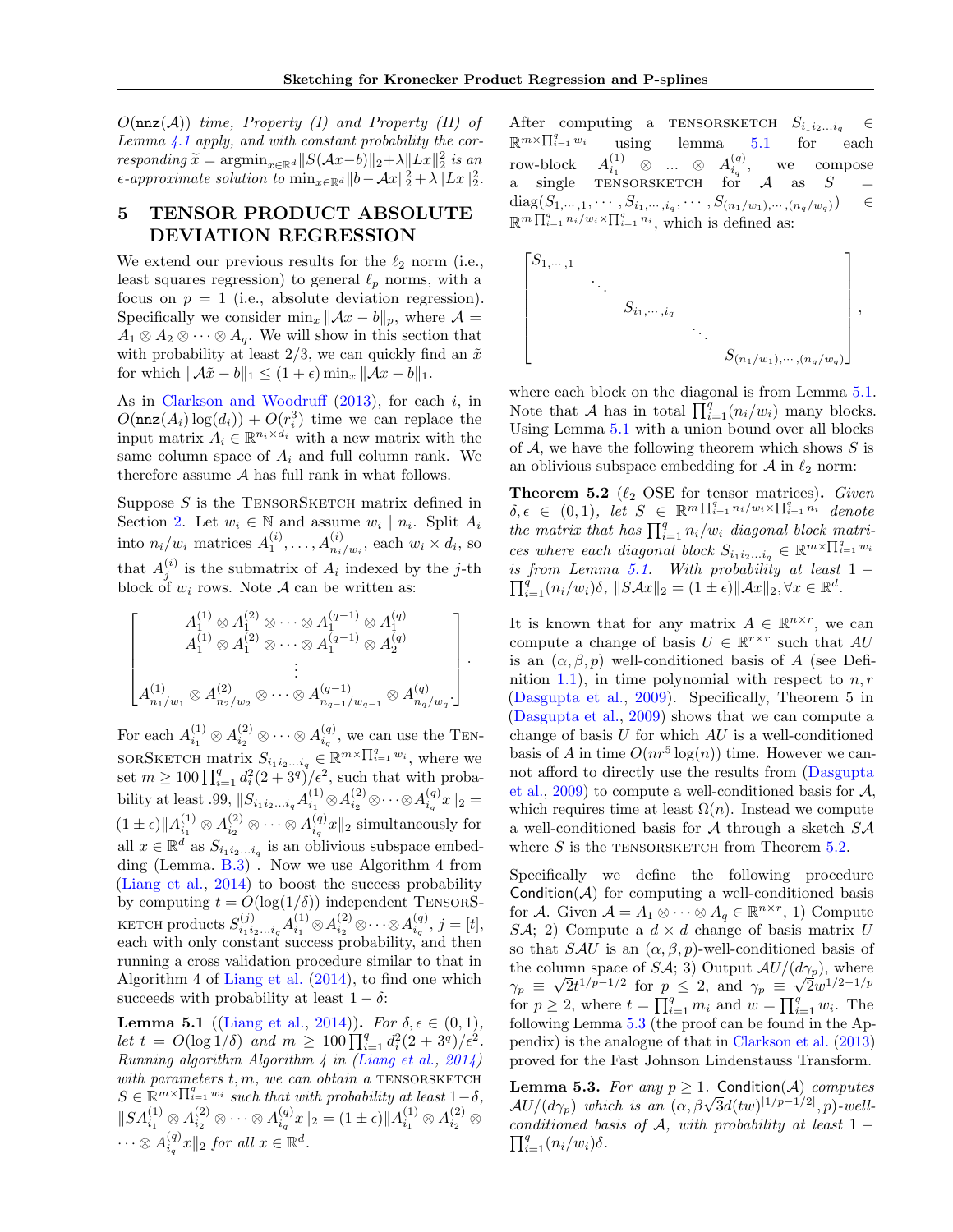Lemma  $5.3$  indicates that Condition( $\mathcal{A}$ ) computes a  $(\alpha, \beta \cdot \text{poly}(\max(d, \log n)), p)$ -well-conditioned basis. A well-conditioned basis can be used to solve  $\ell_p$  regression problems, via sampling a subset of rows of the well-conditioned basis *AU* with probabilities proportional to the *p*-th power of the  $\ell_p$  norm of the rows [\(Woodru](#page-9-0)ff,  $2014$ ). However the first issue for sampling is that we cannot afford to compute  $AU$  as this requires  $O(\mathtt{nnz}(\mathcal{A})d)$  time. To fix this, we apply a Gaussian sketch matrix  $G \in \mathbb{R}^{d \times \log(n)}$  with i.i.d normal random variables [\(Drineas et al.,](#page-8-21) [2011\)](#page-8-21) on the right hand side of  $AU$ . Note that  $AUG$  can be computed efficiently by first compuing  $UG$  and then  $A(UG)$  in time  $O(d^2 \log(n) + nnz(\mathcal{A})\log(n))$ . The second issue is that even with  $AUG$ , computing the  $\ell_p$  norm of each row of  $AUG$  takes  $O(n)$  time, but we want sublinear time. This leads us to the following sampling technique.

The high level idea is that since *AUG* only has  $O(\log(n))$  columns, we can afford to sample columns of *AUG* with probability proportional to the *p*-th power of the  $\ell_p$  norms of the columns, if we can efficiently estimate the  $\ell_p$  norms of the columns (note that naïvely computing the  $\ell_p$  norm of a column also takes  $O(n)$ time). Let us denote the first of column of *UG* as  $e \in \mathbb{R}^{\log(n)}$ . We focus on how to efficiently estimate the  $\ell_p$  norm of the first column of  $AUG$ , which is  $Ae$ , and all the left columns can be estimated in the same way. We first reshape the vector *Ae* into a 2-d matrix

$$
M = A_1 \otimes \dots \otimes A_{q_1} E(A_{q_1+1} \otimes \dots \otimes A_q)^\top, \quad (3)
$$

where  $M \in \mathbb{R}^{(n_1 n_2 \ldots n_{q_1}) \times (n_{q_1+1} \ldots n_q)}$ , *E* is obtained from reshaping *e* into a  $(d_1d_2...d_{q_1}) \times (d_{q_1+1}...d_q)$  matrix and  $q_1 \in [1, q]$  is chosen such that  $(n_1 n_2 ... n_{q_1}) \approx$  $(n_{q_1+1}...n_q)$ . Namely we reshape the column  $\mathcal{A}e$  into a (nearly) square matrix. Focusing now on  $p = 1$ , note that  $\|\mathcal{A}e\|_1 = \sum_{i=1}^{n_{q_1+1}...n_q} \|M_{*,i}\|_1$ . Hence to estimate  $\|\mathcal{A}e\|_1$ , we only need to estimate the  $\ell_1$  norm of the columns of *M*.

Let us apply a sketch matrix  $R \in \mathbb{R}^{O(\log(n)) \times \prod_{i=1}^{q_1} n_i}$ , whose entries are sampled i.i.d. from the Cauchy distribution, to the left hand side of *M*. For the *i*'th column of *M*, let us define random variables  $z_l^i = R_{l,*}^\top M_i$ , for  $l \in [O(\log(n))]$ , where  $R_{l,*}$  is the *l*'th row of *R*. Due to the 1-stability property of the Cauchy distribution, we have that  $\{z_l^i\}_{l=1}^{O(\log n)}$  are  $O(\log n)$  independent Cauchys scaled by  $||M_i||_1$ . Applying a Chernoff bound to independent half-Cauchys (see Claims 1, 2 and Lemmas 1, 2 in  $Indyk(2006)$  $Indyk(2006)$ , we have  $0.5\|M_i\|_1 \leq \texttt{median}_{l\in [O(\log n)]}\{|z_j^i|\} \leq 1.5\|M_i\|_1$  with probability at least  $1 - 2e^{-cO(\log(n))}$ , with constant  $c \geq 0.07$ . Denote the median of  $\{|z_i^i|\}_{i=1}^{O(\log(n))}$  as  $\lambda_i$ . By a union bound over all columns of *M*, we have that

<span id="page-6-3"></span>Algorithm 3  $\ell_1$  tensor product regression

1: **procedure** L1TRREGRESSION $(A, b, \epsilon, \delta)$ 

- 2: Construct a TENSORSKETCH  $S \in$  $\mathbb{R}^{(m\prod_{i=1}^{q}\frac{n_i}{w_i})\times n}$ .
- 3: Run Condition(*A*) using *S* to compute  $U/(d\gamma_p)$ .<br>4: Generate a Gaussian matrix  $G \in \mathbb{R}^{d \times O(\log(n))}$
- Generate a Gaussian matrix  $G \in \mathbb{R}^{d \times O(\log(n))}$ and a Cauchy sketch matrix  $R \in \mathbb{R}^{\log(n) \times n}$ .
- 5: for for each column *e* in *UG* do
- 6: Reshape *Ae* to *M* (Eq. [3\)](#page-6-0).<br>7: Compute  $\lambda_i$  and  $\lambda_e = \sum_i$ .
- 7: Compute  $\lambda_i$  and  $\lambda_e = \sum_i \lambda_i$  (Eq [4](#page-6-1) and [5\)](#page-6-2).
- 8: end for

9: for 
$$
i \in [\sqrt{\prod_{i=1}^{q} w_i} \text{poly}(d)]
$$
 do

- 10: Sample a column  $(AUG)_{*,e}$  with probability proportional to  $\lambda_e$ .  $\qquad \qquad \triangleright e \in [O(\log(n))]$
- 11: Reshape  $(AUG)_{*,e}$  to *M*, sample a column  $M_{*,j}$  with probability proportional to  $\lambda_j$ .
- 12: Sample an entry *Mk,j* with probability proportional to  $|M_{k,j}|$ .
- 13: Convert (*k, j*) back to the corresponding row index in  $A$ , denoted as  $r_i$ .
- 14: end for
- 15:  $\tilde{x} \leftarrow \min_x \|D(A_1 \otimes A_2 \otimes \cdots \otimes A_q)x Db\|_1$ , where *D* is a diagonal matrix to select the  $r_1, r_2, ..., r_N$ -th rows of *A* and *b* with  $N = \sqrt{\prod_{i=1}^{q} w_i \operatorname{poly}(d)}$ .
- 16: **return**  $\widetilde{x}$  .  $\triangleright \widetilde{x} \in \mathbb{R}^{d_1 d_2 \cdots d_q}$ 17: end procedure

<span id="page-6-0"></span>with probability at least  $1 - n_{[q] \setminus [q_1]} 2e^{-cO(\log(n))}$ :

<span id="page-6-1"></span>
$$
\lambda_i = (1 \pm 0.5) \|M_i\|_1, \forall i \in [n_{[q] \setminus [q_1]}], \tag{4}
$$

<span id="page-6-2"></span>
$$
\lambda_e = \sum_{i=1}^{n_{[q] \setminus [q_1]}} \lambda_i = (1 \pm 0.5) ||\mathcal{A}e||_1 \tag{5}
$$

where  $n_{[q] \setminus [q_1]} = \prod_{i=q_1+1}^{q} n_i$ .

Note that since  $AUG$  only has  $O(\log n)$  columns, we can afford to compute the  $\ell_1$  norm of all the columns using the above procedure. Let us denote the  $\ell_1$  norms of the columns of  $AUG$  by  $\lambda_1, \lambda_2, ..., \lambda_{O(\log n)}$ . We can sample a column  $(\mathcal{A}UG)_{*,i}$  with probability proportional to  $\lambda_i$  (Line [10](#page-6-3) in Alg. [3\)](#page-6-3). Once we sample a column  $AUG_{*,i}$ , we need to sample an entry  $j \in [n]$ with probability proportional to the absolute value of the entry  $|(\mathcal{A}UG)_{i,i}|$ . As we cannot afford to compute  $|(\mathcal{A}UG)_{j,i}|$  for all  $j \in [n]$ , we use the reshaped 2-d matrix *M* of  $(\mathcal{A}UG)_{*,i}$ . Note that sampling an entry in *M* with probability proportional to the absolute values of entries of *M* is equivalent to sampling an entry  $j \in [n]$ from  $(\mathcal{A}UG)_{*,i}$  with probability proportional to the absolute value of the entries of  $(\mathcal{A}UG)_{*,i}$ . We first sample a column  $M_{*,j}$  from all the columns of  $M$  with probability proportional to  $\lambda_j$  for  $j \in \prod_{i=q_1+1}^q n_i$ . We then sample an entry  $M_{k,j}$  with probability proportional to  $|M_{k,j}|$  for  $k \in \prod_{i=1}^{q_1} n_i$ . Noting that  $k \in \prod_{i=1}^{q_1} n_i$ and  $j \in \prod_{i=q_1+1}^{q} n_i$ , the pair  $(k, j)$  uniquely deter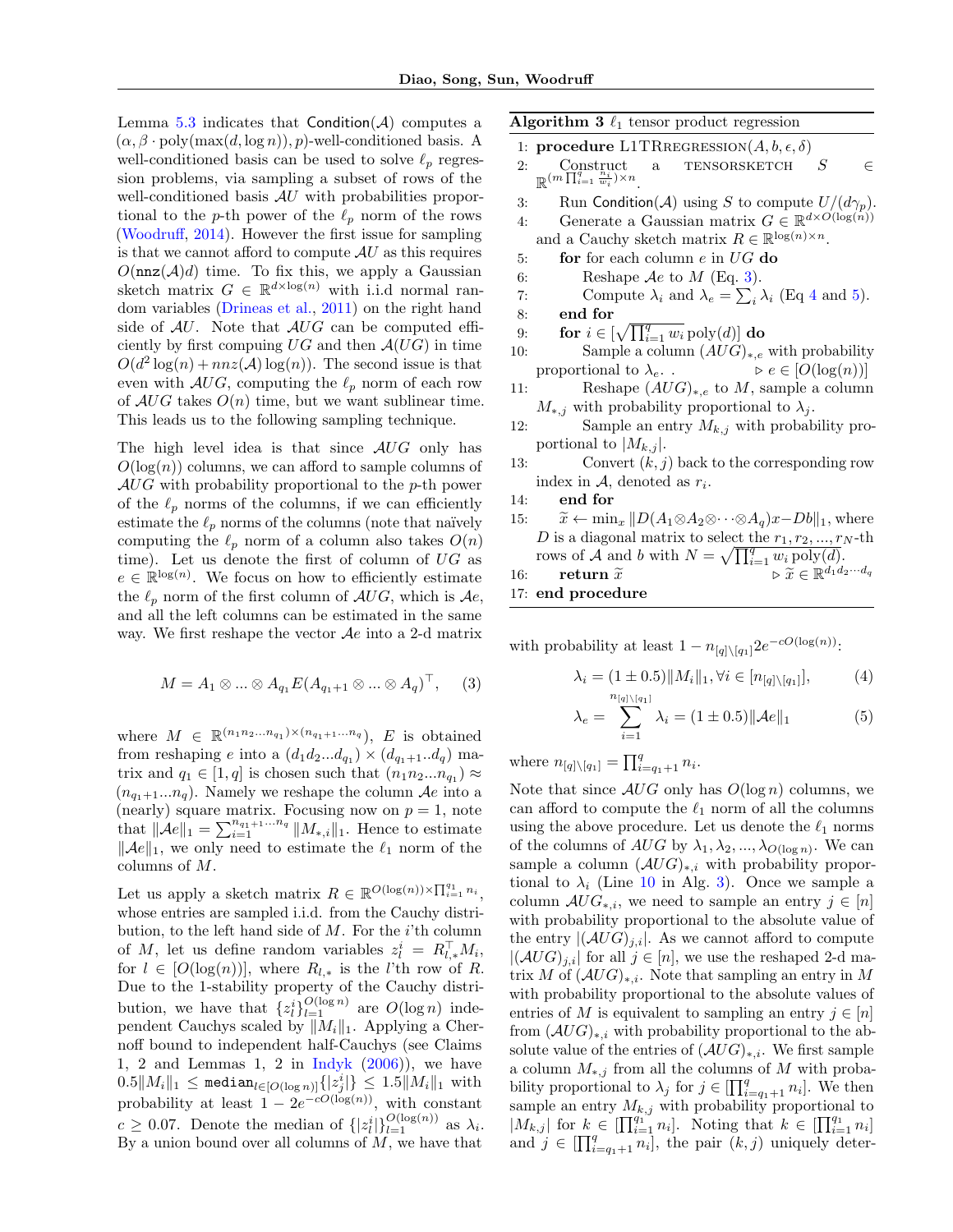mines a corresponding row index  $r$  in  $\mathcal{A}$ , for some  $r \in \left[ \prod_{i=1}^{q} n_i \right]$ . Hence we successfully sample a row from  $AUG$  without ever computing the  $\ell_p$  norm of the rows. The above sampling procedure is summarized in Line [10](#page-6-3) to Line [13](#page-6-3) in Alg. [3.](#page-6-3) We use the above procedure to sample  $\sqrt{\prod_{i=1}^q w_i}$  poly $(d)$  rows of *A*. Let *D* be a diagonal matrix that selects the corresponding sampled rows from *A*. We can now solve a smaller ADL problem as  $\min_x \|D\mathcal{A} - Db\|_1$ . Note that our analysis focuses on the  $\ell_1$  norm. We can extend the analysis to general  $\ell_p$  norms by using a sketching matrix  $R \in \mathbb{R}^{O(\log n) \times \prod_{i=1}^{q_1} n_i}$  with entries sampled i.i.d. from a *p*-stable distribution for  $p \in [1, 2]$ .

We now present our main theorem and defer the proofs to the appendix:

<span id="page-7-0"></span>**Theorem 5.4.** (Main result) Given  $\epsilon \in (0,1)$ ,  $\mathcal{A} \in$  $\mathbb{R}^{n \times d}$  and  $b \in \mathbb{R}^n$ , Alg. [3](#page-6-3) computes  $\hat{x}$  such that with probability at least  $1/2$ ,  $\|\mathcal{A}\hat{x} - b\|_1 \leq (1 +$  $\epsilon$ ) min<sub>*x*∈ℝ<sup>*d*</sup>  $||Ax - b||_1$ . For the special case when</sub>  $q = 2, n_1 = n_2$ , the algorithm's running time is  $O(n_1^{3/2} \text{poly}(\prod_{i=1}^2 d_i/\epsilon)).$ 

For the special case where  $q = 2$  and  $n_1 = n_2$ , we can see from theorem [5.4](#page-7-0) our algorithm computes  $\hat{x}$ in time  $O(n_1^{3/2} \text{poly}(\hat{d}))$ , which is faster than  $O(n_1^2)$  the time needed for forming  $A_1 \otimes A_2$ . Note that we can run Alg. [3](#page-6-3)  $O(\log(1/\delta))$  times independently and pick the best solution among these independent runs to boost the success probability to be  $1 - \delta$ , for  $\delta \in [0, 1)$ .

## 6 NUMERICAL EXPERIMENTS

We generate matrices  $A_1$ ,  $A_2$  and *b* with all entries sampled i.i.d from a normal distribution. The baseline we compared to is directly solving regression without sketching. We let  $T_1$  be the time for directly solving the regression problem, and  $T_2$  be the time of our algorithm. The time ratio is  $r_t = T_2/T_1$ . The relative residual percentage is defined by  $r_e$  =  $\frac{100}{\|(A_1 \otimes A_2)\tilde{x} - b\|_2 - \|(A_1 \otimes A_2)x^* - b\|_p}{\|(A_1 \otimes A_2)x^* - b\|_p},$  where  $\tilde{x}$  is the out- $\frac{\|(A_1 \otimes A_2)x^* - b\|_p}{\|A_1 \otimes A_2\|_p}$ put of our algorithms and  $x^*$  is the optimal solution. Throughout the simulations, we use a moderate input matrix size in order to accommodate the brute force algorithm and to compare to the exact solution.

<span id="page-7-2"></span>**Example 6.1** ( $\ell_2$  Regression). We create a design *matrix with moderate size by fixing*  $n_1 = n_2 = 300$ *and*  $d_1 = d_2 = 15$ *. Thus*  $A \in \mathbb{R}^{90000 \times 225}$ *. We do 10 rounds to compute the mean values of*  $r_e$  *and*  $r_t$ *, which is reported in Table [1](#page-7-1) (Left).*

From Table [1](#page-7-1) (left), we can see that when the number *m* of sampled rows in Algorithm [1](#page-3-0) increases from 8000 to 12000, the mean values of  $r_e$  decrease while the mean values of  $r_t$  increase. In general we can see that we can achieve around 1% relative error while being 5 times

<span id="page-7-1"></span>Table 1: Examples [6.1](#page-7-2) and [6.2:](#page-7-3) the values of  $r_e$  and  $r_t$ with respect to different sampling parameters m.

|          | m     | $r_e$           | $r_t$ | m     |           | $r_{t}$ |
|----------|-------|-----------------|-------|-------|-----------|---------|
|          | 8000  | 1.79%           | 0.11  | 8000  | 1.89%     | 0.06    |
| $\ell_2$ | 12000 | $1.24\%$   0.18 |       | 12000 | 1.33%     | 0.11    |
|          | 16000 | $1.01\%$        | 0.25  | 16000 | $0.992\%$ | 0.18    |

<span id="page-7-5"></span>Table 2: Example  $6.3$ : the mean values of  $r_e$  and  $r_t$ with respect to different sampling parameters m and regularization parameters  $\lambda$ .

| $\lambda$    | m    | $r_e$       | $r_{t}$ |
|--------------|------|-------------|---------|
| $\mathbf{1}$ | 2000 | $4.43e-2%$  | 0.52    |
|              | 4000 | $2.99e-2%$  | 0.70    |
|              | 6000 | $7.92e-2\%$ | 0.91    |
| 0.1          | 2000 | $6.98e-2%$  | 0.47    |
|              | 4000 | $4.07e-2%$  | 0.72    |
|              | 6000 | $5.41e-2%$  | 0.94    |
| 0.01         | 2000 | $3.78e-2%$  | 0.46    |
|              | 4000 | $1.07e-1%$  | 0.71    |
|              | 6000 | $2.97e-2%$  | 0.95    |

faster than the direct method.

<span id="page-7-3"></span>**Example 6.2** ( $\ell_1$  Regression). *We set*  $n_1 = n_2 = 300$ ,  $d_1 = d_2 = 15$ *. For*  $\min_x \|Ax - b\|_1$ *, we solve it by a Linear Programming solver in Gurobi [\(Gurobi Opti](#page-8-23)[mization,](#page-8-23) 2016*). We tested different numbers of sam*pled rows m (the number of rows in D in Alg. [3\)](#page-6-3). The results are summarized in Table [1](#page-7-1) (Right).*

As we can see from Table [1](#page-7-1) (right), our method is around 10 times faster than directly solving the problem, with relative error only around 1%.

<span id="page-7-4"></span>Example 6.3 (P-Spline Regression). *For P-spline regression, L*<sup>3</sup> *is fixed. We use 30 knots and cubic Bsplines.* The data  $u = (u_i) \in \mathbb{R}^{n_1}, v = (v_i) \in \mathbb{R}^{n_2}$ and  $b \in \mathbb{R}^{n_1 n_2}$  *are generated i.i.d from the normal distribution. We compute the B-spline basis matrices*  $A_1 \in \mathbb{R}^{n_1 \times d_1}$  *and*  $A_2 \in \mathbb{R}^{n_2 \times d_2}$  *separately, if there are d*<sup>1</sup> *and d*<sup>2</sup> *basis functions for the B-spline. We set*  $n_1 = n_2, d_1 = d_2, with n_1 n_2 = 10^4 and d_1 d_2 = 529.$ *The original and sketched P-spline regression problem are both solved by* Regularization Tools *[\(Hansen,](#page-8-24) 1994*) *via computing their GSVDs.* We test different *choices of*  $\lambda$ . The results are shown in Table [2.](#page-7-5)

From Table [2,](#page-7-5) sampling only 20% of the rows can give around 0*.*05% relative error, while the computation time is half of the time of directly solving the p-spline.

## ACKNOWLEDGEMENT

Wen Sun is supported in part by Office of Naval Research contract N000141512365 and H.-A. Diao was supported in part by the Fundamental Research Funds for the Central Universities under the grant 2412017FZ007.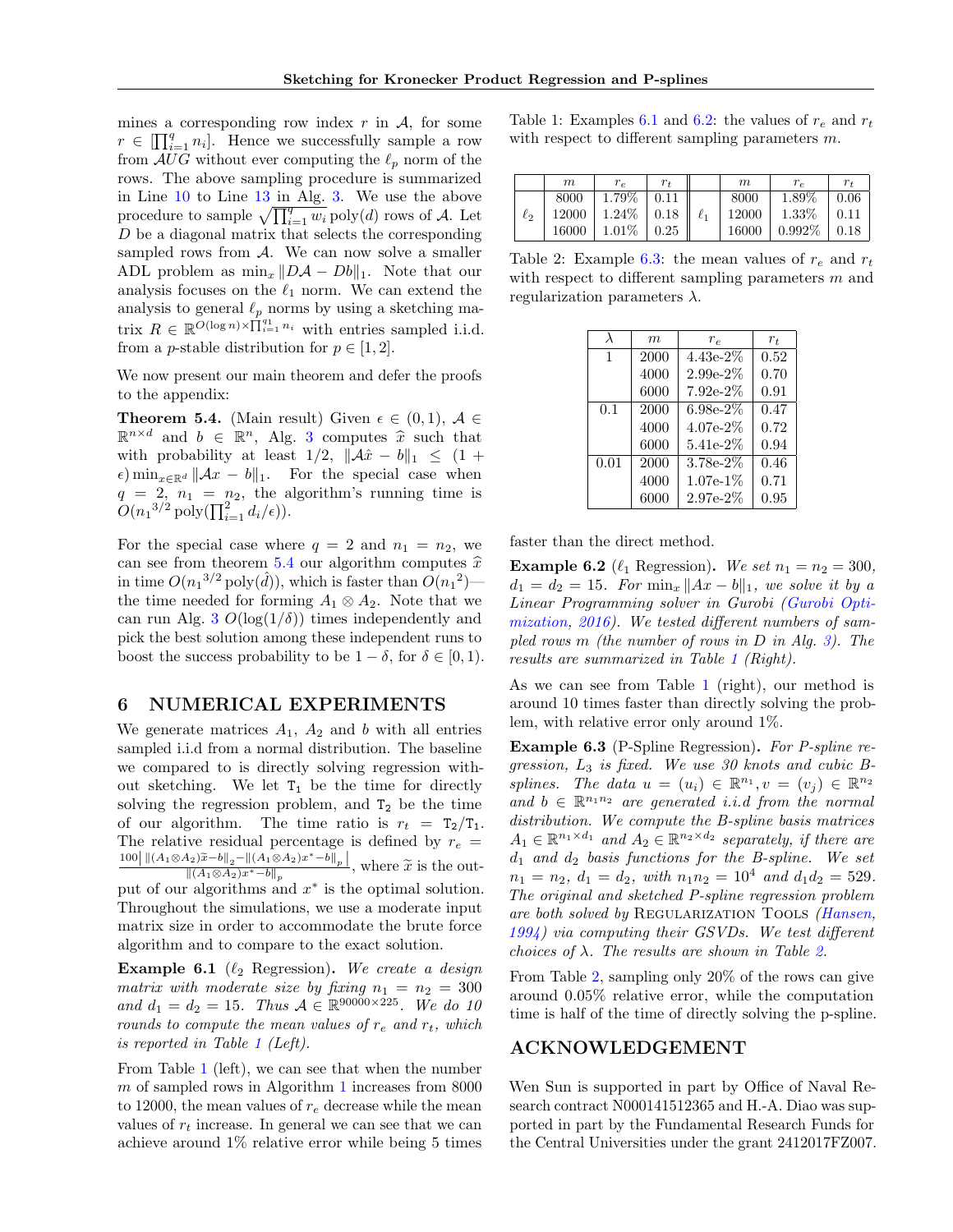## References

- <span id="page-8-2"></span>H. Avron, H. Nguyen, and D. Woodruff. Subspace embeddings for the polynomial kernel. In *Advances in Neural Information Processing Systems(NIPS)*, pages 2258–2266, 2014.
- <span id="page-8-10"></span>H. Avron, K. L. Clarkson, and D. P. Woodruff. Sharper bounds for regression and low-rank approximation with regularization. *CoRR*, abs/1611.03225, 2016.
- L. Carter and M. N. Wegman. Universal classes of hash functions. *J. Comput. Syst. Sci.*, 18(2):143–154, 1979.
- <span id="page-8-17"></span>M. Charikar, K. Chen, and M. Farach-Colton. Finding frequent items in data streams. *Theor. Comput. Sci.*, 312(1):3–15, 2004.
- <span id="page-8-9"></span>D. Chen and R. J. Plemmons. Nonnegativity constraints in numerical analysis. In *The birth of numerical analysis*, pages 109–139. World Sci. Publ., Hackensack, NJ, 2010.
- <span id="page-8-20"></span>K. Clarkson, P. Drineas, M. Magdon-Ismail, M. Mahoney, X. Meng, and D. P. Woodruff. The fast Cauchy transform and faster robust linear regression. In *SODA*, 2013.
- <span id="page-8-14"></span>K. L. Clarkson. Subgradient and sampling algorithms for  $\ell_1$  regression. In *Proceedings of the sixteenth annual ACM-SIAM symposium on Discrete algorithms (SODA)*, pages 257–266, 2005.
- <span id="page-8-18"></span>K. L. Clarkson and D. P. Woodruff. Low rank approximation and regression in input sparsity time. In *Symposium on Theory of Computing Conference, STOC'13, Palo Alto, CA, USA, June 1-4, 2013*, pages 81–90. <https://arxiv.org/pdf/1207.6365>, 2013.
- <span id="page-8-15"></span>A. Dasgupta, P. Drineas, B. Harb, R. Kumar, and M. W. Mahoney. Sampling algorithms and coresets for  $\ell_p$  regression. *SIAM J. Comput.*, 38(5):2060–2078, 2009.
- <span id="page-8-21"></span>P. Drineas, M. Magdon-Ismail, M. W. Mahoney, and D. P. Woodruff. Fast approximation of matrix coherence and statistical leverage. *CoRR*, abs/1109.3843, 2011.
- <span id="page-8-7"></span>P. H. Eilers and B. D. Marx. Multidimensional density smoothing with p-splines. In *Proceedings of the 21st international workshop on statistical modelling*, 2006.
- <span id="page-8-11"></span>P. H. C. Eilers and B. D. Marx. Flexible smoothing with *B*-splines and penalties. *Statist. Sci.*, 11(2): 89–121, 1996.
- <span id="page-8-12"></span>P. H. C. Eilers, B. D. Marx, and M. Durbán. Twenty years of P-splines. *SORT*, 39(2):149–186, 2015. ISSN 1696-2281.
- <span id="page-8-8"></span>D. W. Fausett and C. T. Fulton. Large least squares problems involving Kronecker products. *SIAM J. Matrix Anal. Appl.*, 15(1):219–227, 1994.
- <span id="page-8-5"></span>G. H. Golub and C. F. Van Loan. *Matrix computations*. Johns Hopkins Studies in the Mathematical Sciences. Johns Hopkins University Press, Baltimore, MD, 2013.
- <span id="page-8-23"></span>I. Gurobi Optimization. Gurobi optimizer reference manual, 2016. URL <http://www.gurobi.com>.
- <span id="page-8-24"></span>P. C. Hansen. Regularization tools: A matlab package for analysis and solution of discrete ill-posed problems. *Numerical Algorithms*, 6(1):1–35, 1994.
- <span id="page-8-22"></span>P. Indyk. Stable distributions, pseudorandom generators, embeddings, and data stream computation. *J. ACM*, 53(3):307–323, 2006.
- <span id="page-8-3"></span>R. Kannan and S. Vempala. Spectral algorithms. *Foundations and Trends in Theoretical Computer Science*, 4(3-4):157–288, 2009.
- <span id="page-8-19"></span>Y. Liang, M.-F. F. Balcan, V. Kanchanapally, and D. Woodruff. Improved distributed principal component analysis. In *Advances in Neural Information Processing Systems*, pages 3113–3121, 2014.
- <span id="page-8-4"></span>M. W. Mahoney. Randomized algorithms for matrices and data. *Foundations and Trends in Machine Learning*, 3(2):123–224, 2011.
- <span id="page-8-16"></span>X. Meng and M. W. Mahoney. Low-distortion subspace embeddings in input-sparsity time and applications to robust linear regression. In *Proceedings of the forty-fifth annual ACM symposium on Theory of computing*, pages 91–100. ACM, [https:](https://arxiv.org/pdf/1210.3135) [//arxiv.org/pdf/1210.3135](https://arxiv.org/pdf/1210.3135), 2013.
- J. Nelson and H. L. Nguyên. Osnap: Faster numerical linear algebra algorithms via sparser subspace embeddings. In *2013 IEEE 54th Annual Symposium on Foundations of Computer Science (FOCS)*, pages 117–126. IEEE, [https://arxiv.org/](https://arxiv.org/pdf/1211.1002) [pdf/1211.1002](https://arxiv.org/pdf/1211.1002), 2013.
- <span id="page-8-6"></span>S. Oh, S. Kwon and J. Yun. A method for structured linear total least norm on blind deconvolution problem. *Applied Mathematics and Computing*, 19: 151–164, 2005.
- <span id="page-8-0"></span>R. Pagh. Compressed matrix multiplication. *ACM Trans. Comput. Theory*, 5(3):9:1–9:17, 2013.
- M. Patrascu and M. Thorup. The power of simple tabulation hashing. *J. ACM*, 59(3):14, 2012.
- <span id="page-8-1"></span>N. Pham and R. Pagh. Fast and scalable polynomial kernels via explicit feature maps. In *Proceedings of the 19th ACM SIGKDD international conference on Knowledge discovery and data mining(KDD)*, pages 239–247. ACM, 2013.
- <span id="page-8-13"></span>P. J. Rousseeuw and A. M. Leroy. *Robust regression and outlier detection*, volume 589. John wiley & sons, 2005.